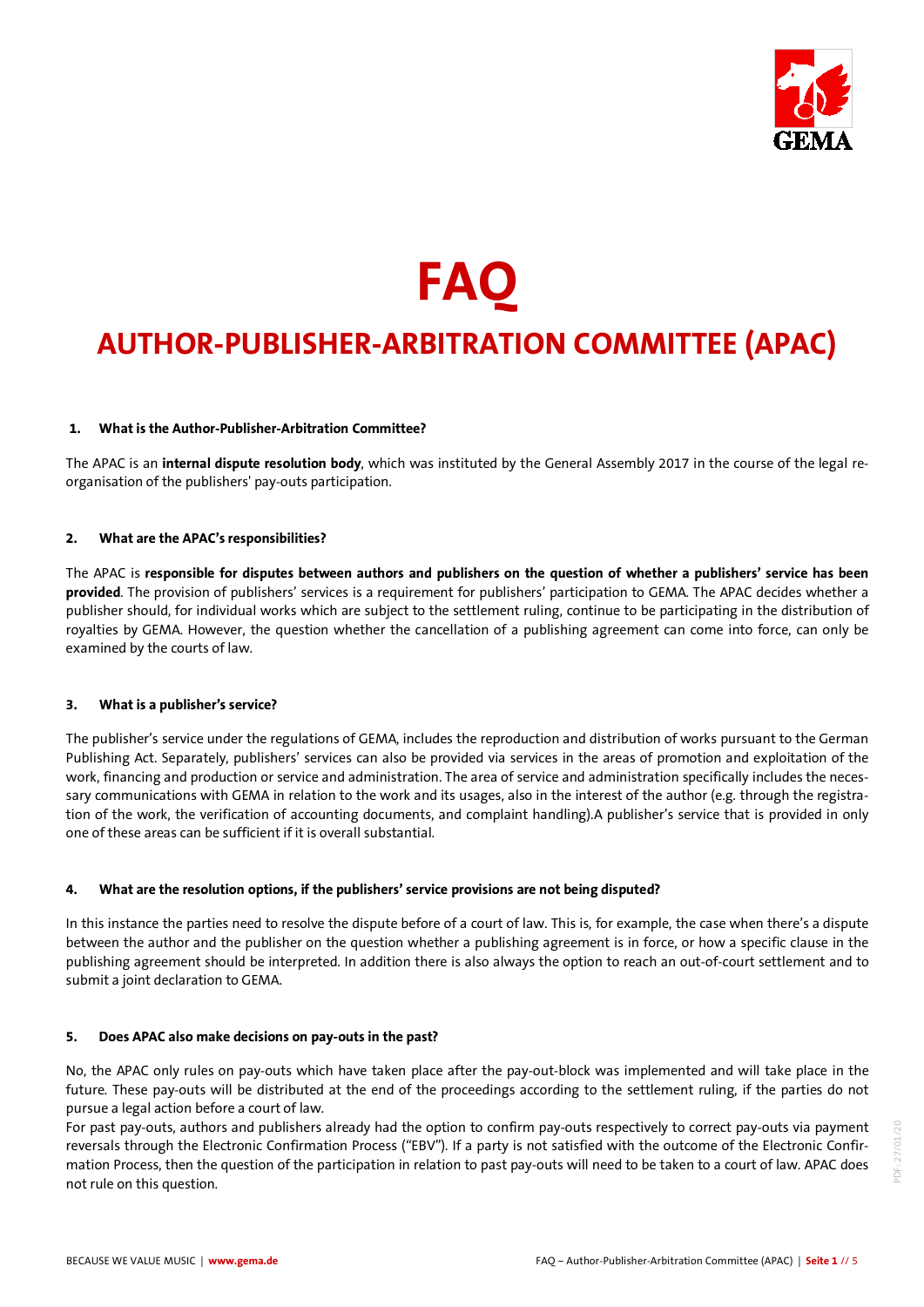## **6. Who can invoke the APAC?**

Both the author and the publisher of a disputed work can invoke the APAC, as long as they are members of GEMA.

## **7. How can the APAC be invoked?**

Pre-requirement for the invocation of the Author-Publisher-Arbitration Committee pursuant to Art 10 of the distribution plan, is that GEMA has blocked pay-out for the work, for which there is a dispute regarding the fulfilment of the publishers' services. Before invoking the Author-Publisher-Arbitration Committee, the author must therefore request GEMA to put out a **pay-out-block** (so called 'Werkanteilssperre') for their publisher.

Once the pay-out-block is in place, both the author and the publisher will be notified accordingly by GEMA. With this notification the author and the publisher will be informed of the **6-months-deadline**, during which they can invoke the Author-Publisher-Arbitration Committee by using the **'Application for the invocation of the Author-Publisher-Arbitration Committee' form.** 

The invocation must include a **justification**, why, in the view of the claimant either publishers' services have or have not been provided, and **5 copies of all relevant documents, in particular the publishing agreement**.

Before invoking the APAC, the claimant must transfer to GEMA, the arising case lump-sum of EUR 600 plus 19% VAT, i.e. the **total amount of EUR 714**. A copy of the transfer voucher also has to be submitted to GEMA with the invocation.

## **8. Where is the 'Application for the invocation of the Author-Publisher-Arbitration Committee' form available?**

The form is sent by GEMA with the notification in which the 6-months-deadline for the invocation is set.

# **9. Is the invocation of the Author-Publisher-Arbitration Committee the only option to establish whether a publisher's service has been provided?**

No, the author and the publisher can settle this question by mutual accord and come to an agreement. The author and publisher should then submit a joint declaration to GEMA, which outlines the outcome of the agreement, particularly the degree to which in future the publisher will participate in the distribution of the royalties for the works of the author. Alternatively, there is the option to bring the case before a court of law.

# **10. What is the difference between the invocation of the APAC and pursuing the case before a court of law?**

The settlement ruling shall be issued within 6 months after the receipt of the invocation, the conclusion of a legally binding ruling on the other hand often takes several months or even several years. The settlement ruling of the APAC is also not necessarily final. After the settlement ruling has been decreed, the parties can still bring a lawsuit, via which they can access another examining body. Furthermore costs arising from the invocation of the APAC are lower than those for legal proceedings.

#### **11. Can the parties invoke the APAC and simultaneously bring a lawsuit?**

No, once the author or the publisher has invoked the APAC, it is not possible to bring a lawsuit until the settlement ruling has been decreed. It is equally not possible to invoke the APAC, once the parties have issued legal proceedings before a court of law.

# **12. What happens after the 6-months-deadline set by GEMA to the claimant after the pay-out-block?**

If the author and the publisher have not issued a joint declaration, nor invoked the APAC, nor provided proof, that they have brought the case before a court of law, then GEMA is entitled to release the blocked pay-out to the party who was previously registered to be paid out.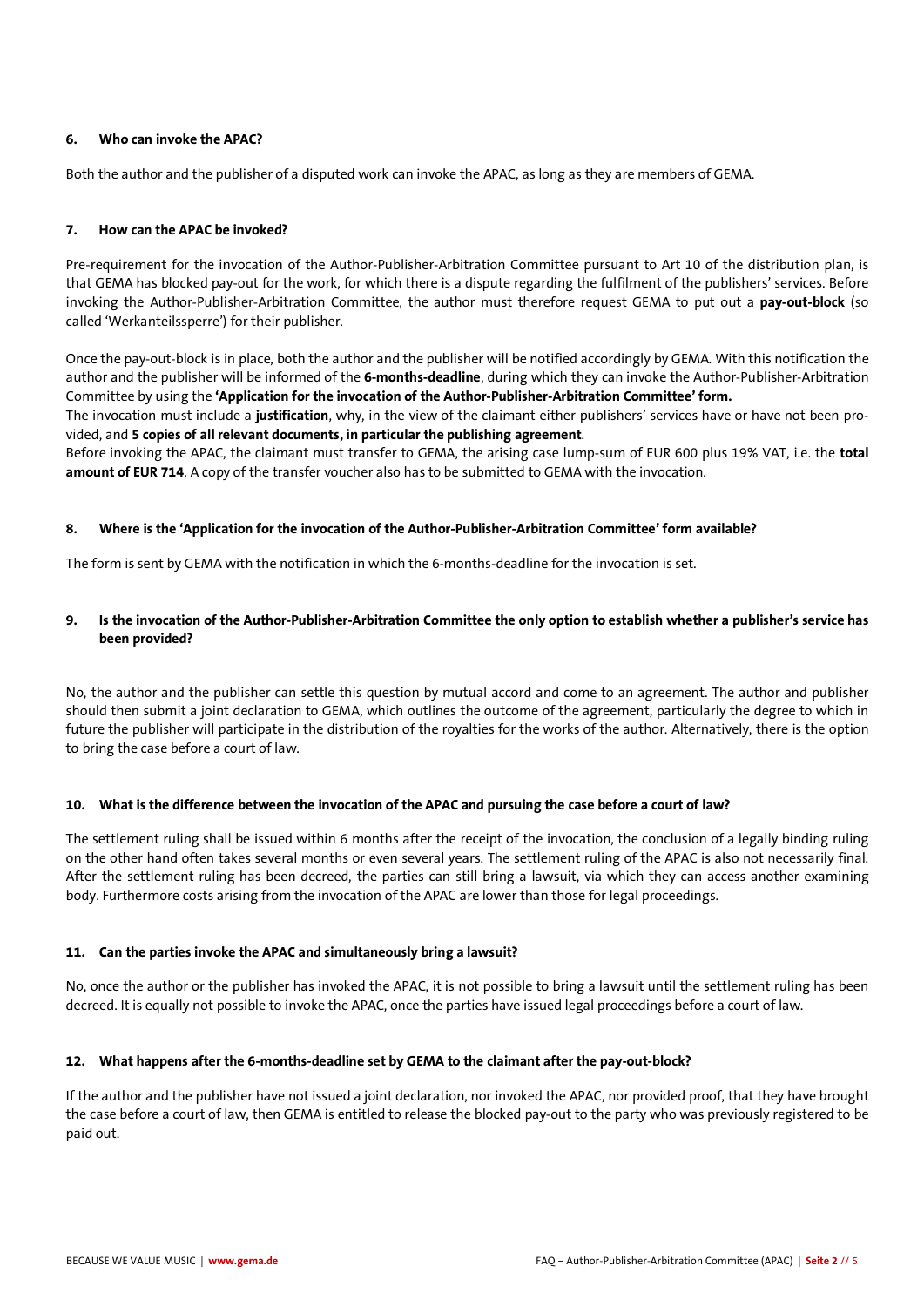## **13. What happens, if several authors assert the non-fulfilment of publisher's services in relation to one publishing agreement?**

In this case each author-publisher legal relationship must be considered and decided upon separately. Each author must therefore apply individually in order to invoke the APAC. This applies independently of whether several authors participating in one work, have entered separate agreements with one or several publishers.

# **14. Does the Author-Publisher-Arbitration Committee consider the non-fulfilment of a publisher's service for all publishing agreements, which exist between the author and their publisher?**

No, the Author-Publisher-Arbitration Committee must decide separately **upon each author-publisher legal relationship** and **upon each publishing agreement**. If the author and their publisher have signed several agreements, then the question of non-fulfilment of publisher's services must be considered separately for each agreement. For each of the invocations to the Author-Publisher-Arbitration Committee, a case lump-sum payment will be due. Something different only applies to single title agreements of the author and the publisher that are concluded under a master agreement.

# **15. Do costs arise for the invocation of the APAC?**

Yes, in order to invoke the APAC, the claimant has to pay to GEMA a case lump-sum of EUR 600 plus 19% VAT, i.e. a **total amount of EUR 714**. The case lump-sum must be transferred before the application to invoke the APAC is made and a copy of the transfer voucher must be attached to the application. Under certain circumstances, other costs may arise, e.g costs for an external expert, or the own costs of the parties. Travel costs and cash expenses, incurred by the Chairman and the competent members of the APAC, are reimbursed by GEMA.

## **16. Why is a case lump-sum payment due?**

The case lump-sum is to be paid in order to compensate the Chairman and members responsible for the ruling for their efforts.

# **17. Does the claimant incur the cost irrespective of the outcome of the proceeding?**

No, the bearing of the cost is decided in accordance with the decreed settlement ruling by the Arbitration Committee. E.g. if the claimant prevails in the arbitration and therefore the defending party is completely liable, the latter will have to bear the case lumpsum and, if applicable, additional costs. The claimant is, in this case, entitled to a repayment of the case lump-sum paid by him and, if applicable, other costs from the defendant. The claim regarding the case lump-sum will be compensated via the GEMA member accounts of the parties. The claims for other expenses (laywers fees etc.) must be compensated between the parties.

# **18. Where shall the application for the invocation be submitted?**

The application for the invocation to the APAC should be addressed to GEMA. The address is included in the application form 'Application for the invocation of the Author-Publisher-Arbitration Committee.

#### **19. What happens after the application for the invocation of the Author-Publisher-Arbitration Committee has been submitted?**

GEMA will first consider whether the application contains all the necessary information and whether all required documents has been attached to the application. Thereafter GEMA forwards the invocation promptly to the Chairman, who forwards the invocation to the responsible members of the Author-Publisher-Arbitration Committee. The Chairman also informs the defendant about the invocation and requests them to give their views within a month of receipt of the notification. Furthermore the Chairman can demand that the parties provide additional written statements and documents.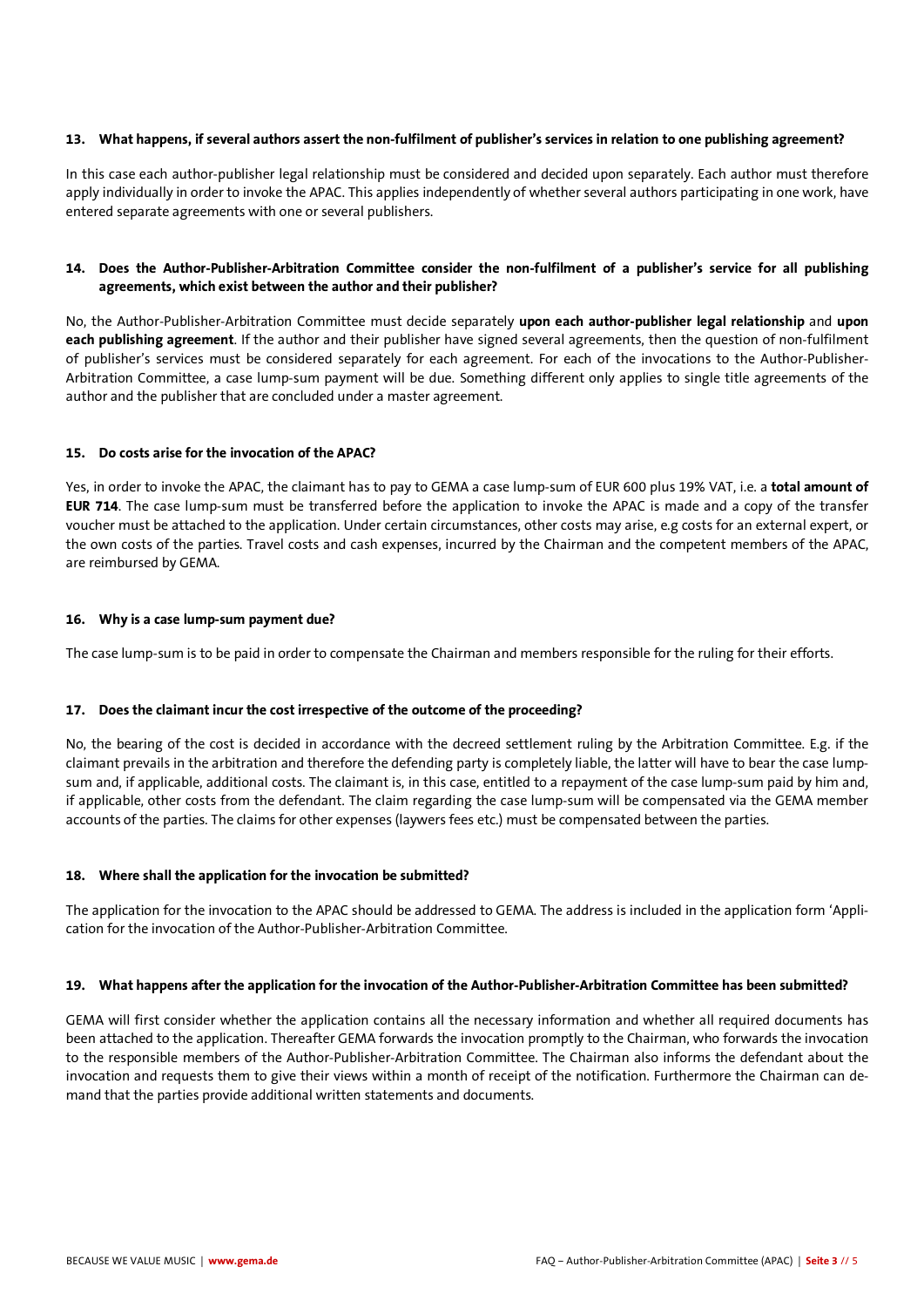## **20. Will there be an oral hearing?**

An oral hearing is not necessarily required for the APAC but can be requested by the parties or by the Chairman of the APAC, if the Chairman deems it to be necessary. The Chairman informs the relevant parties of the date and venue of the oral hearing.

#### **21. How does the proceeding end?**

The proceeding ends with the decree of a written settlement ruling. The settlement ruling must be justified and shall be decreed within 6-months after the APAC has received the invocation.. In the settlement ruling, the APAC will adjudge whether the publisher has provided publishers' service and therefore should continue to be participating in the distribution of royalties for the work. If the APAC is divided on whether a publishers' service has been provided, the APAC shall make its decision based on a simple majority.

## **22. Does the APAC have to decree a settlement ruling within the 6-month period after the submission of the invocation to the arbitration committee?**

The APAC shall pass a written settlement ruling within 6-months from the receipt of the invocation by the APAC. During this period, the APAC shall process incoming disputes based on their urgency. Apart from content related aspects, the relevant dispute value, measured by the value of the blocked pay-outs, must be taken into consideration. Under certain circumstances, it is therefore possible that some settlement rulings are decreed only after more than 6 months, because other arbitration proceedings were more urgent.

## **23. How does the APAC decide whether a publisher's service has been provided?**

The APAC takes a comprehensive deliberation into account. For this purpose economic conditions of the work's creation and exploitation, the content of the publishing agreement and the timeline since the creation of the work are taken into consideration. In more difficult cases an external expert may be involved for advisory purposes. However, the APAC does not adjudge the quality of the publisher's service or the publisher's strategy.

# **24. Does the APAC assess all claims which exist between the parties?**

No, the APAC only adjudges whether a publisher's service has been provided and therefore whether the publisher is to participate in the distribution of royalties. Further claims, which exist between the parties, remain unaffected. Specifically, the APAC does not consider whether cancellation rights, withdrawal rights, revocation rights in conjunction with the publishing agreement exist. For these questions, the parties can take recourse to the ordinary courts of law. The APAC can however of course be called upon when the publishing contract has been cancelled due to non-fulfilment of the publishers' services. In this case, APAC adjudges whether the publisher's participation in the distribution of royalties with GEMA is justified. The legal effectiveness of the cancellation is however not considered.

# **25. Is the settlement ruling's decision on the pay-out final?**

No, the unsuccessful party may assert a claim within 6 months after the decree of the settlement ruling before the ordinary courts of law. If the party does not assert a claim during this 6 months period, GEMA will distribute on the basis of the settlement ruling.

#### **26. Do the pay-outs always remain blocked until the end of the 6-months-deadline following the decree of the settlement ruling?**

The pay-out will only remain blocked, if both parties remain inactive until the end of the 6-months-deadline. If on the other hand, both parties accept the settlement ruling before the end of the 6-months-deadline by joint declaration to GEMA, GEMA will pay out according to the settlement ruling after the submission of the declaration. If the parties take a legal recourse to the courts, the payouts will remain blocked until a legally binding court ruling has been decreed. The blocking can thus remain in place for longer than 6 months.